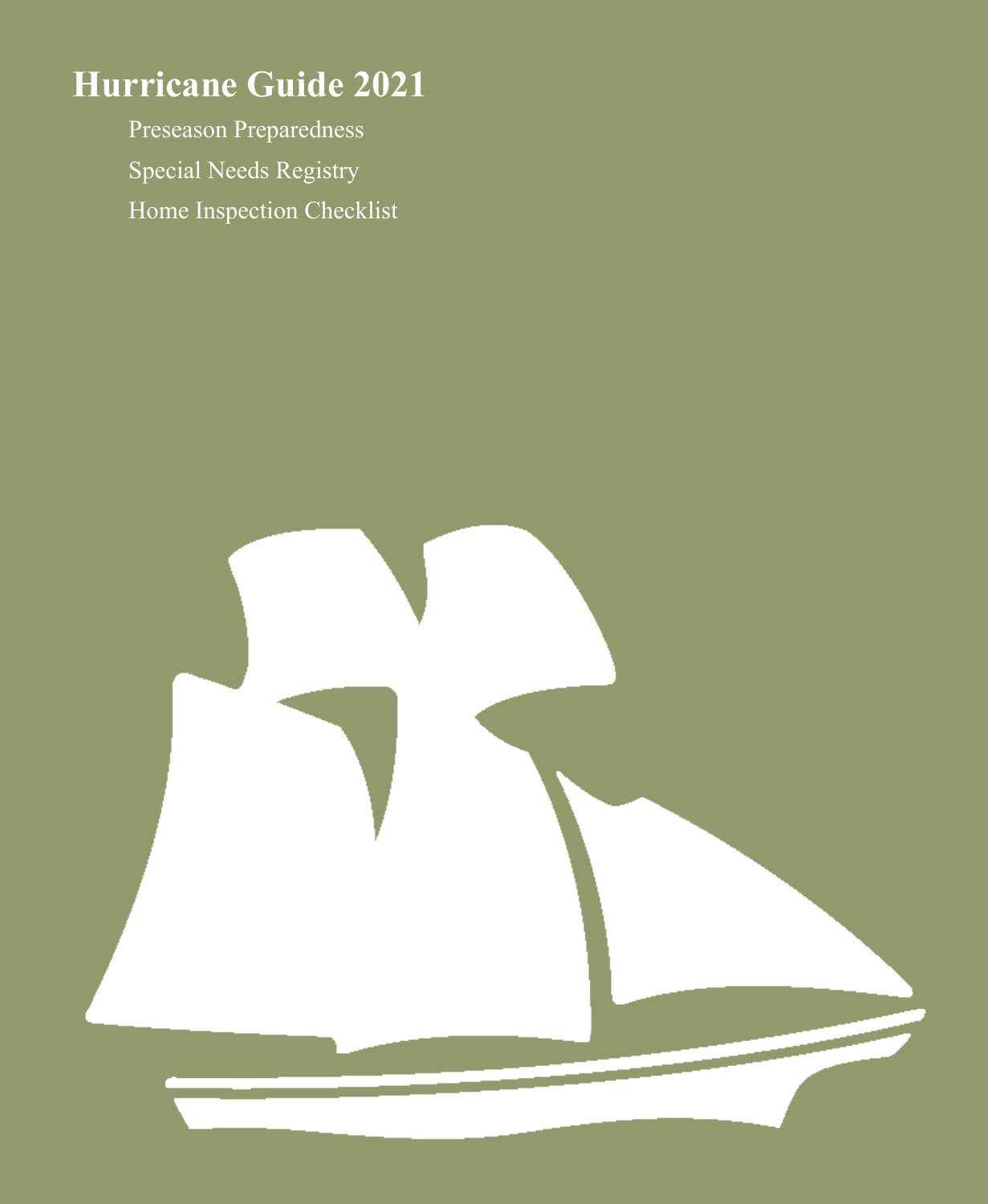## **Hurricane Guide**

## **WHY EVACUATE If Ordered To Do So?** *Not doing so could be fatal*

If you stay, and if we are seriously hit, and you survive - you are lucky. However, if you are not lucky, you could be dead. Having been lucky once does not indicate you'll be lucky a second time. Those who have stayed and survived direct hurricane hits elsewhere invariably have said it was the dumbest thing they ever did, and they would never do it again.

## **When you're told to evacuate, DO.**

- Life could be extremely unpleasant.
- Water may be shut off once an evacuation is ordered. Electrical power and gas may be lost during a storm, and not be restored for a long time.
- Wildlife As floodwaters rise, mice, rats, snakes and other wildlife will seek higher ground. They can, and will, invade your house.
- Emergency medical and fire services will NOT be available once we reach sustained Tropical Storm Force winds.
- No escape Once the storm gets very bad, it likely will be impossible to change your mind and then leave; the way may be blocked with downed trees, and the Causeway may be flooded.

## **PRESEASON PREPARATION**

Create a Hurricane Kit for a quick exit. Contents should include:

- Georgia roadmap
- Insurance information Company, agent, phone numbers, and policy numbers for homeowner's and flood insurance.
- First-aid kit
- Non-perishable food (for at least three-to-five days)
- Pet supplies
- Water (one gallon per person, per day)
- Toilet paper, matches, can opener
- Radio, flashlight, and batteries
- Contact information for family and friends.
- Phone numbers of friends and relatives whom you may wish to contact once you've left
- Camera or your smart phone to document the state of your home when you return
- A copy of this Hurricane Guide document, also found on the Association's website (www.landings.org)

### *A second hurricane kit*

We strongly advise taking only one car, but if you absolutely

must take two cars, have a hurricane kit prepared for both cars. Also, agree beforehand on an out-of-area friend or relative to contact and use as coordinator in the event your cars become separated.

## *Pets*

Have any necessary carriers and supplies to support pets. If you intend to stay in a shelter, generally you must bring pet carriers with you.

## *Inventory your home*

Photos or video are good ways to record your belongings as documentation for insurance. Create the inventory record, and put it in your Hurricane Kit. Update your inventory yearly.

#### **HURRICANE REENTRY HOTLINE 855-880-2362**

The Chatham Emergency Management Agency (CEMA) has a Hurricane Hotline. This number (855-880-2362) will be activated in the event an evacuation is ordered. This number will be updated to provide information about when it is safe to return as well as general storm information.

#### *Know routes, destinations, special considerations for pets, etc.*

If you intend to go to a relative, friend, or shelter whose destination you know well before hand, determine the best route and any special provisions you need to make for pets.

#### *Supplies in case there is no evacuation*

Create a several-days supply of the following, in case a hurricane is not close enough to cause an evacuation, yet causes disruption of services:

- Water
- Nonperishable food
- Medicines an adequate supply
- Battery-powered radio and plenty of batteries
- Flashlight and batteries
- Also, clear trees of dead or weak limbs.

## *Use CEMA and other resources*

Chatham Emergency Management Agency (CEMA), located at 124 Bull Street, has many helpful pamphlets, such as *When You Return To A Storm Damaged Home* (by FEMA) and *Repairing Your Flooded Home* (by the American Red Cross). Stop in and pick up some literature, or visit their website (chathamemergency.org). CEMA also has a Hurricane Information Line (912-644-8811) that provides hurricane preparedness information, weather advisories, and tips on what to do during and after the storm.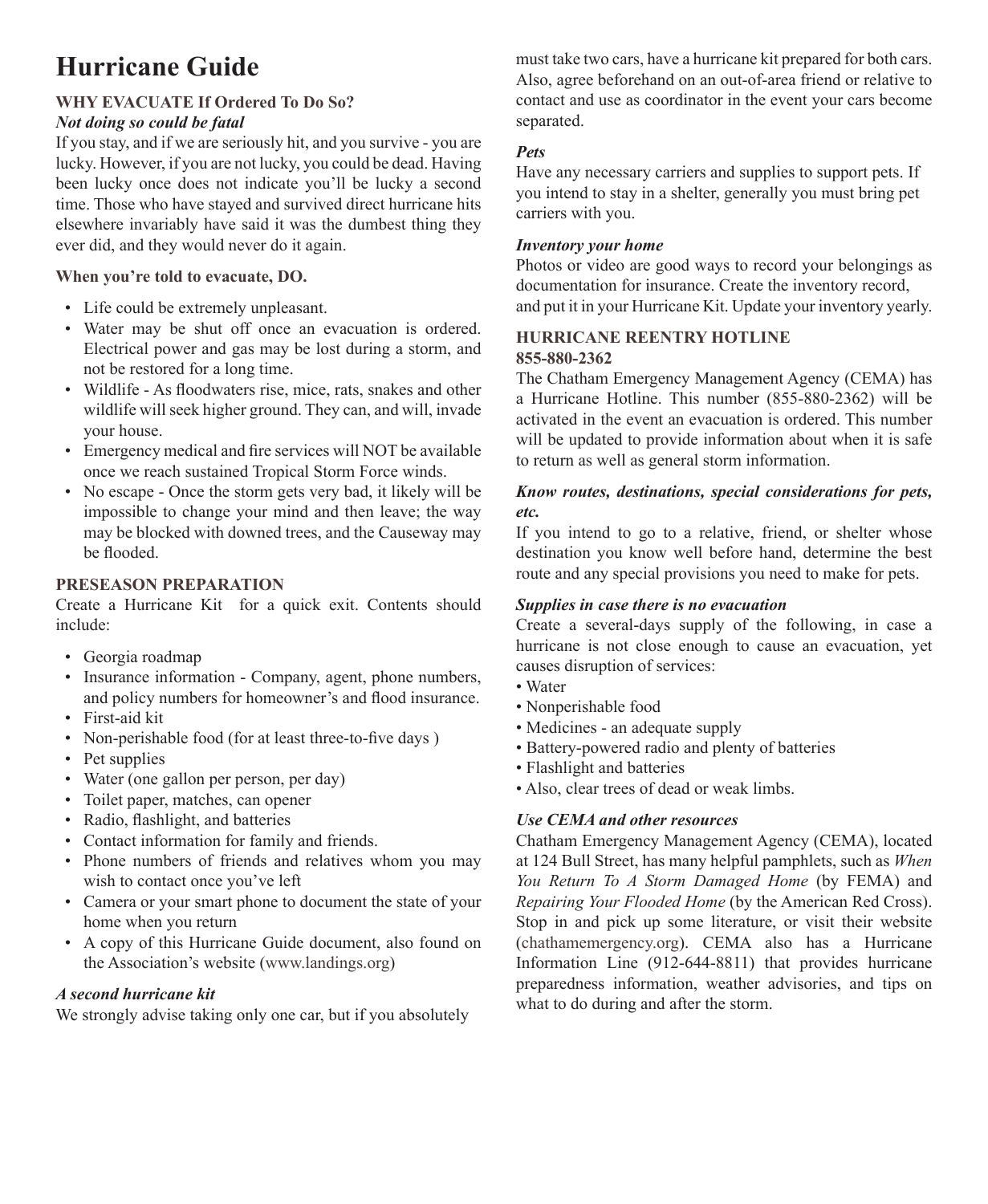The Department of Homeland Security's website (www.ready. gov) provides resources for planning for all emergencies.

Finally, HurricaneSafety.org is another good resource.

#### KEEPING INFORMED

#### *Hurricane Season*

Hurricane Season runs from June-November, peak season is August-October. Watch a good weather report and forecast at least every other day, and preferably every day.

Once a hurricane is identified as possibly being a factor for anywhere in the Southeast U.S., watch every day. Once it reaches a point where it is 3-4 days away, tune in at least every few hours.

#### *Where to watch, listen, and read*

Radio, local TV, newspaper, and CEMA's website are good resources. Automatic alerts from CEMA are available to e-mail users by signing up at their website (chathamemergency.org).

#### *It is YOUR responsibility.*

The Landings Association is NOT your source of information.

## **THERE IS NO EXCUSE: GET INFORMED - STAY INFORMED.**

#### **SPECIAL NEEDS REGISTRY - 1-833-243-7344**

The Hurricane Registry for those with functional, access, or medical needs is a list maintained by the health department of residents who may need transportation or medical assistance and have no resources such as family members, neighbors, or friends to help them evacuate if a hurricane is threatening our area. Residents must apply to be on the Registry. Those who meet the criteria and are put on the Registry will be evacuated when there is serious threat of a hurricane.

Those with functional or access needs - including children or adults with physical, sensory, or intellectual disabilities who need assistance with the activities of daily living including eating, taking medication, dressing, bathing, communicating, transferring from bed to chair and chair to bed, and toileting - will be evacuated to a gymnasium type setting far enough inland so that they are safe from the storm. The accommodations at the shelter will be basic (a cot with 20-40 square feet of space, bathroom facilities, meals, etc.) and the shelter may be several hours away.

Those with medical needs - including those who need the help of trained medical professionals for things like IV medication or who may be dependent on a respirator or other medical equipment may be taken to a healthcare facility.

Please note that anyone who lives in a nursing home, assisted living, or personal care facility is not eligible for the Registry and must follow their facility's emergency plan.

The Registry truly is a last resort, but it is important that CEMA and Public Health officials have a list of residents who have certain needs and absolutely no other way to evacuate to ensure their safety and well-being, should an evacuation become necessary.

The time to apply for the Registry is NOW! It is important to note that Registry applications will no longer be accepted 72 hours prior to the arrival of tropical storm force winds. Therefore, you cannot wait until a storm is approaching to apply.

#### **BEFORE A HURRICANE WATCH IS DECLARED**

- Top off fuel tanks.
- Get cash, as credit cards may not be processed during a utility outage.
- Medicines Prepare a minimum two-week supply of medicines. Bring your prescriptions to obtain refills in the event there is an extended evacuation.
- Personal papers Pack any pertinent financial records for access if necessary. Be certain you have personal identification for you and your family.
- Establish your destination Communicate your travel intentions to friends and relatives, and leave an itinerary in your vehicle, including a phone number for contact.
- Special possessions Pack any possessions of special sentiment or financial value that are small and easy to take. Remember, possessions are physical objects that are less important than your health, safety, friends, and family.
- Yard items Move all loose yard items inside. Left outdoors, items may become projectiles.
- Place your Hurricane Box in your vehicle.
- Deploy all but the final shutters or other house protection. If you intend to deploy hurricane shutters, plywood, or other protection for your house, consider installing now all but those you wish to leave for the last minute.
- Pack for several days It may be several weeks, but you can buy clothes elsewhere.
- Back up your computer files Back up any important files, and pack the external hard drives, DVDs, or CDs, to take with you.
- Pets Pack medical records and supplies of food and bowls, water, bedding, etc., for several days.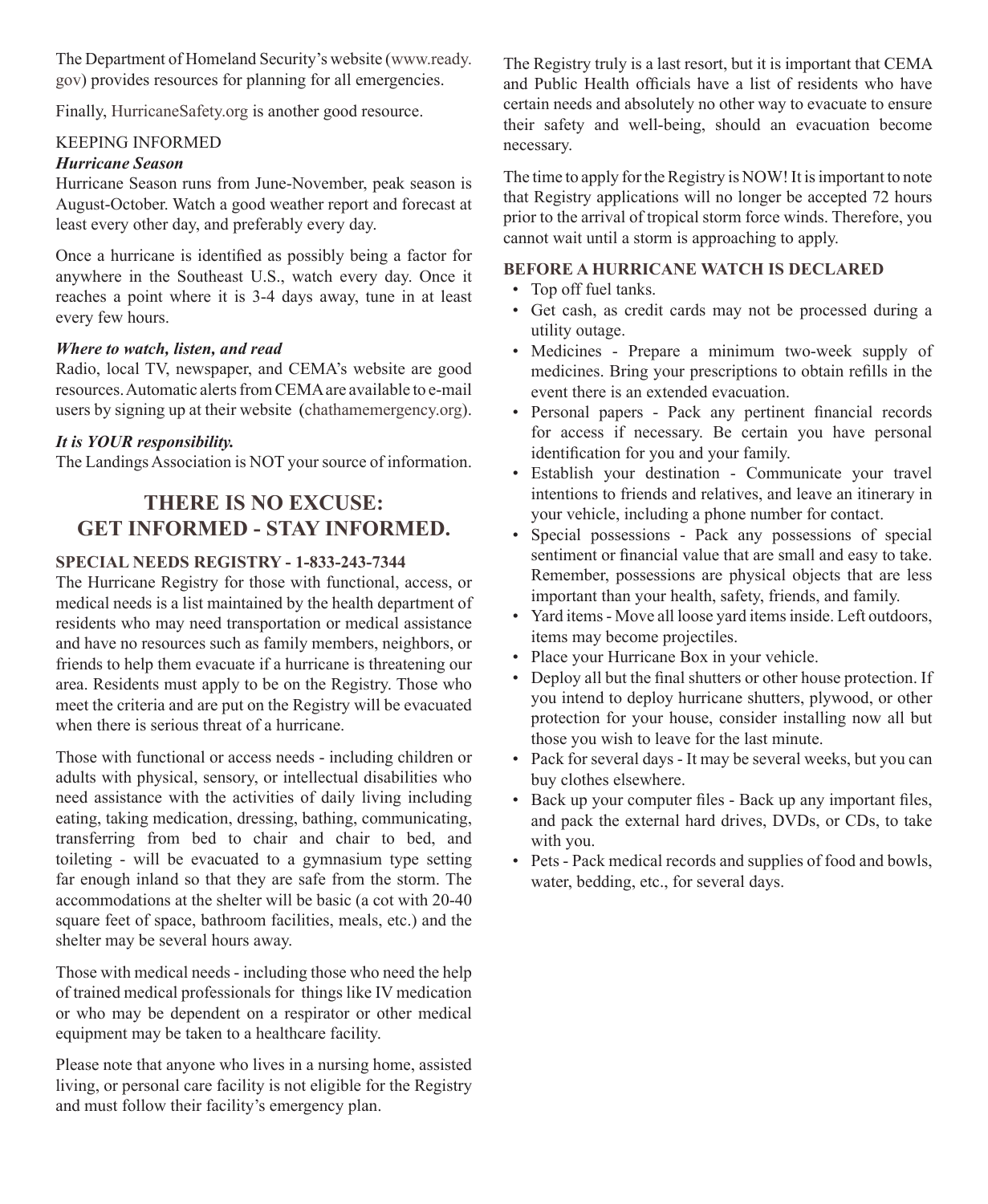#### **WHEN A HURRICANE MAY BE HEADED THIS WAY**

- Finalize house protection.
- Install any final shutters or plywood.
- Monitor TV or radio for news at least hourly.
- Pack final clothes and items on your list of special possessions.
- Pack last-minute items for personal hygiene, baby care, etc.
- When an evacuation is ordered, GO.

#### **IMMEDIATELY BEFORE YOU GO**

- Turn your refrigerator and freezer to maximum cold. If you evacuate, and it turns out that electrical power has been lost for only a short time, this improves the chance of not having all the food go bad. Empty ice buckets.
- Unplug appliances (except refrigerator) and electrical equipment.
- Do NOT turn off the gas line or pilots Atlanta Gas & Light requests these be left ON.
- Close all windows and all exterior AND INTERIOR doors.

#### **HOW AND WHERE TO GO**

#### **Select a prescribed route; take a map and be prepared to use alternate routes.**

If you have a previously-arranged place to stay, take the most sensible route to it. Otherwise, take the CEMA-prescribed evacuation route.

Highways outside the County that parallel the coastline (e.g., US 17A or US 17 southbound) should be avoided as a hurricane approaches. They are not designated evacuation routes and may be dangerous within 12-18 hours before the storm's landfall. Recommended inland routes are GA 21, US 80, I-16, and GA 204.

Inland counties will open shelters at the appropriate time based on coordination with the coastal counties and the Red Cross Hurricane Watch Team.

#### *Take one vehicle only, if at all possible.*

If every household evacuates with two cars, the congestion will be far, far worse than if each takes only one car. Be responsible, and take only one car if at all possible.

#### **WHEN TO RETURN**

It may not be possible to return immediately after the storm has passed. If the storm misses or only brushes us, you may be able to return in one to two days. If we are hit seriously, you may not be able to return for two or more weeks. Storm damage may block roads through Savannah and to The Landings, the Causeway could be washed out, or any number of other situations could delay return. Before attempting to return, check to determine if access is possible.

#### *Radio and TV stations*

When an evacuation is imminent, most local radio and TV stations will broadcast news very frequently. Once an evacuation is ordered, many will broadcast news and updates continuously. Please stay tuned to the appropriate channels.

*CEMA - Chatham Emergency Management Agency* can be reached at 912-201-4500, and should be able to advise you of accessibility through the area to Skidaway Island.

Almost all hotels or friends that you visit will have Internet access. You can reference CEMA's website (chathamemergency. org).

#### *The Landings*

As soon as practical, The Landings Association will post a message indicating the current state of The Landings' access and services and advise you appropriately to return. (**BE ADVISED:** TLA personnel will have evacuated as well.) Information will be posted as quickly as possible on our website (www.landings.org), and sent via E-Mail Bulletins and Swift911.

#### **WHAT TO EXPECT WHEN YOU RETURN**

We all hope that each evacuation will turn out to be a wise precaution, and that the storm will have missed us.

Depending upon the severity of the storm, you should be prepared for any or all of the following when you do return: • Some streets may be blocked by debris.

- Storm drains may be clogged, and there may be flooding.
- Some or all utility services may be inoperable.

For all the above, The Landings Association, Chatham County, and the utility services will all be attempting to restore the situation to normal as quickly as possible. Recognize that there will be limited resources allocated to deal with all issues immediately, so prepare for restoration to take awhile.

#### *Damage to your home*

If you smell gas, or see electrical arcing, immediately leave your home and report the problem to the appropriate utility company or Chatham Emergency Services.

Your home may be damaged, uninhabitable, or destroyed. It is your responsibility to work directly with your insurance company to begin the resolution process.

#### *Wildlife in your home*

If the area flooded, wildlife may have invaded your home seeking high ground. Please enter your premises with caution.

#### *Conserve use of utilities*

Telephone and electrical service will be under stress; use them only as absolutely necessary.

#### *Protect your health*

If you have cleanup work to do, do not endanger your health with exertion or stress. Eat well, rest often, and work a manageable schedule.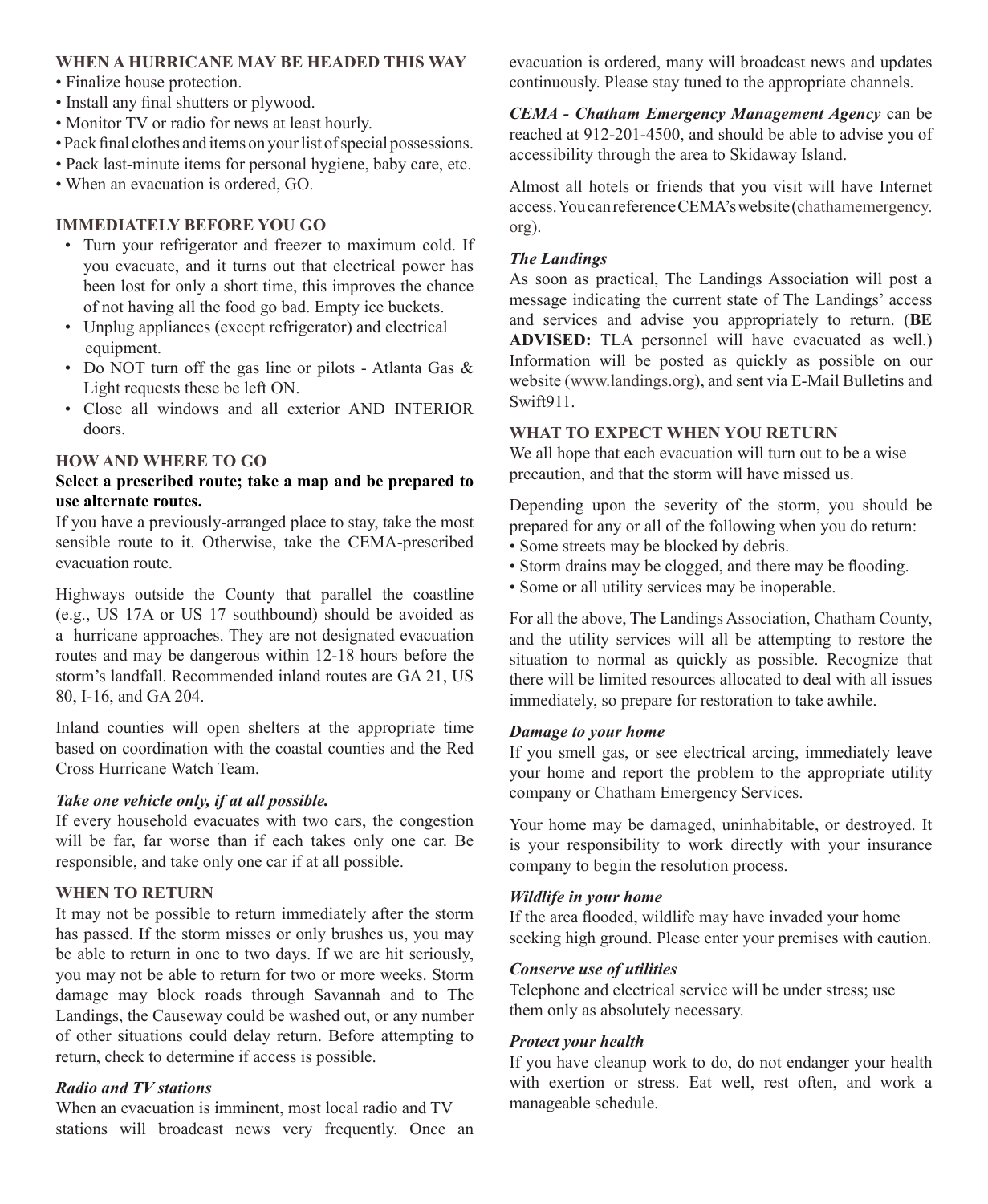## **HURRICANE NAMES FOR 2021:**

| Ann              | Henri           | <b>Odette</b> |
|------------------|-----------------|---------------|
| <b>Bill</b>      | Ida             | <b>Peter</b>  |
| <b>Claudette</b> | Julian          | <b>Rose</b>   |
| <b>Danny</b>     | Kate            | <b>Sam</b>    |
| <b>Elsa</b>      | Larry           | <b>Teresa</b> |
| <b>Fred</b>      | <b>Mindy</b>    | <b>Victor</b> |
| Grace            | <b>Nicholas</b> | Wanda         |

## **HURRICANE REENTRY HOTLINE 855-880-2362 OR 912-644-8811**

 The Chatham Emergency Management Agency (CEMA) has a Hurricane Hotline. This number will be activated and announced in the event a hurricane or tropical storm is headed this way. This number will be updated to provide information about when it is safe to return. The hotline will include storm and disaster information.